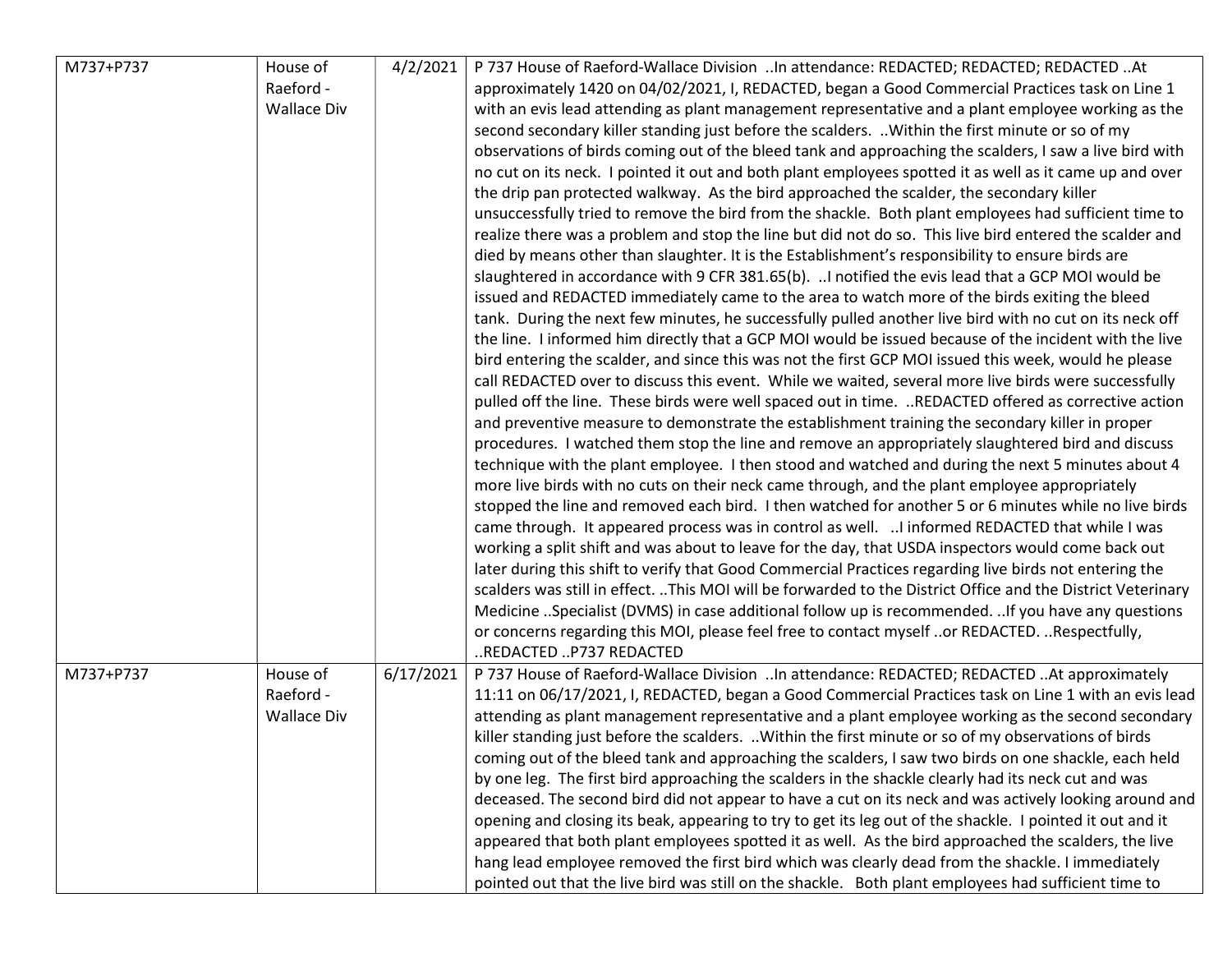|           |                                             |           | realize there was a problem and stop the line but did not do so. The live hang lead employee appeared<br>confused over the entire situation and shrugged, returning his attention to the line. I stopped the line<br>as I was unsure if more live birds might be approaching the scalders. Evis management immediately<br>attended me at Line 1 and verified that the live hang lead was trained to remove birds from the line<br>and stop the line as necessary. This live bird entered the scalders and died by means other than<br>slaughter. It is the Establishment's responsibility to ensure birds are slaughtered in accordance with 9<br>CFR 381.65(b). I notified REDACTED that a GCP MOI would be issued. I released regulatory control<br>and agreed to the line starting again. I did not see any more live birds on line 1 nor did I see any while<br>observing line 2 a few minutes later. This MOI will be forwarded to the District Office and the District<br>Veterinary Medicine Specialist (DVMS) in case additional follow up is recommended. If you have any<br>questions or concerns regarding this MOI, please feel free to contact me or REDACTED. Respectfully,<br>REDACTED P737 REDACTED                                                                                                                                                                                                                                                                                                                                                                                                                                                                                                                                                                                                                                                                                                                                                                                                                                                                                                                                                                                                                                                                                                                                                                                                             |
|-----------|---------------------------------------------|-----------|---------------------------------------------------------------------------------------------------------------------------------------------------------------------------------------------------------------------------------------------------------------------------------------------------------------------------------------------------------------------------------------------------------------------------------------------------------------------------------------------------------------------------------------------------------------------------------------------------------------------------------------------------------------------------------------------------------------------------------------------------------------------------------------------------------------------------------------------------------------------------------------------------------------------------------------------------------------------------------------------------------------------------------------------------------------------------------------------------------------------------------------------------------------------------------------------------------------------------------------------------------------------------------------------------------------------------------------------------------------------------------------------------------------------------------------------------------------------------------------------------------------------------------------------------------------------------------------------------------------------------------------------------------------------------------------------------------------------------------------------------------------------------------------------------------------------------------------------------------------------------------------------------------------------------------------------------------------------------------------------------------------------------------------------------------------------------------------------------------------------------------------------------------------------------------------------------------------------------------------------------------------------------------------------------------------------------------------------------------------------------------------------------------------------------------|
| M737+P737 | House of<br>Raeford -<br><b>Wallace Div</b> | 4/1/2021  | P737 House of Raeford-Wallace Division, April 01, 2021 at 16:52 pm. In attendance: REDACTED and<br>REDACTEDOn Thursday, April 01, 2021 at approximately 16:45 I, REDACTED, began performing the<br>Good Commercial Practices (GCP) task and met up with REDACTED to observe birds approaching the<br>scalders for Line 1 Within roughly 3 minutes, I observed REDACTED remove 10 birds alive and without<br>cuts on their necks just before entering the scalders. These birds could have died by means other than<br>slaughter. I immediately notified REDACTED that this would be noted in a GCP MOI. I did not see any<br>live birds enter the scalders. All of the birds removed from the line alive were then appropriately<br>slaughtered. I continued to observe birds exiting the blood tank and approach the scalders for several<br>more minutes and did not see more live birds. After completing the rest of the GCP task, as I walked<br>past the scalders to exit the area, I did not see any live birds approaching the scalders. In my opinion in<br>this situation, there was not a loss of process control.  After completing the GCP task, I spoke<br>with REDACTED and advised him of the GCP MOI. He later informed me that after discussing the event<br>with REDACTED, the preventive measure would be to ensure that the first secondary killer has an extra<br>knife. Further discussion revealed that this incident occurred as one secondary backup killer stepped<br>down from the platform to take a break and another backup killer was stepping up to the platform to<br>take over. There was an issue with swapping knives as well during this time. A meeting with<br>supervisor, leads and backup killers will be documented discussing the need for an extra knife available<br>to avoid a knife swap and possibly missing any live birds.  It is the establishment's responsibility to<br>ensure compliance with 9 CFR 381.65 (b) -poultry must be slaughtered in accordance with Good<br>Commercial Practices and ensure that breathing has stopped prior to entering the scalders. This MOI<br>will be forwarded to the District Office and the District Veterinary Medicine Specialist (DVMS) in case<br>additional follow up is recommendedIf you have any questions or concerns regarding this MOI,<br>please feel free to contact me, or REDACTEDRespectfully,.REDACTED P737 REDACTED |
| M737+P737 | House of                                    | 4/24/2021 | On Saturday April 24 2021 at approximately 1510 hours, I performed a Good Commercial Practice                                                                                                                                                                                                                                                                                                                                                                                                                                                                                                                                                                                                                                                                                                                                                                                                                                                                                                                                                                                                                                                                                                                                                                                                                                                                                                                                                                                                                                                                                                                                                                                                                                                                                                                                                                                                                                                                                                                                                                                                                                                                                                                                                                                                                                                                                                                                   |
|           | Raeford -<br><b>Wallace Div</b>             |           | (GCP) task. REDACTED was standing at the picking Line, where the birds exit the blood pit, waiting for<br>my arrival along with two employees, who were at the location where the birds cross over the walk                                                                                                                                                                                                                                                                                                                                                                                                                                                                                                                                                                                                                                                                                                                                                                                                                                                                                                                                                                                                                                                                                                                                                                                                                                                                                                                                                                                                                                                                                                                                                                                                                                                                                                                                                                                                                                                                                                                                                                                                                                                                                                                                                                                                                     |
|           |                                             |           | path to enter the scald vats. The line speed was timed at or about REDACTED birds per minute(bpm)                                                                                                                                                                                                                                                                                                                                                                                                                                                                                                                                                                                                                                                                                                                                                                                                                                                                                                                                                                                                                                                                                                                                                                                                                                                                                                                                                                                                                                                                                                                                                                                                                                                                                                                                                                                                                                                                                                                                                                                                                                                                                                                                                                                                                                                                                                                               |
|           |                                             |           | and this establishment has a validated line speed waiver and may operate the lines up to REDACTED                                                                                                                                                                                                                                                                                                                                                                                                                                                                                                                                                                                                                                                                                                                                                                                                                                                                                                                                                                                                                                                                                                                                                                                                                                                                                                                                                                                                                                                                                                                                                                                                                                                                                                                                                                                                                                                                                                                                                                                                                                                                                                                                                                                                                                                                                                                               |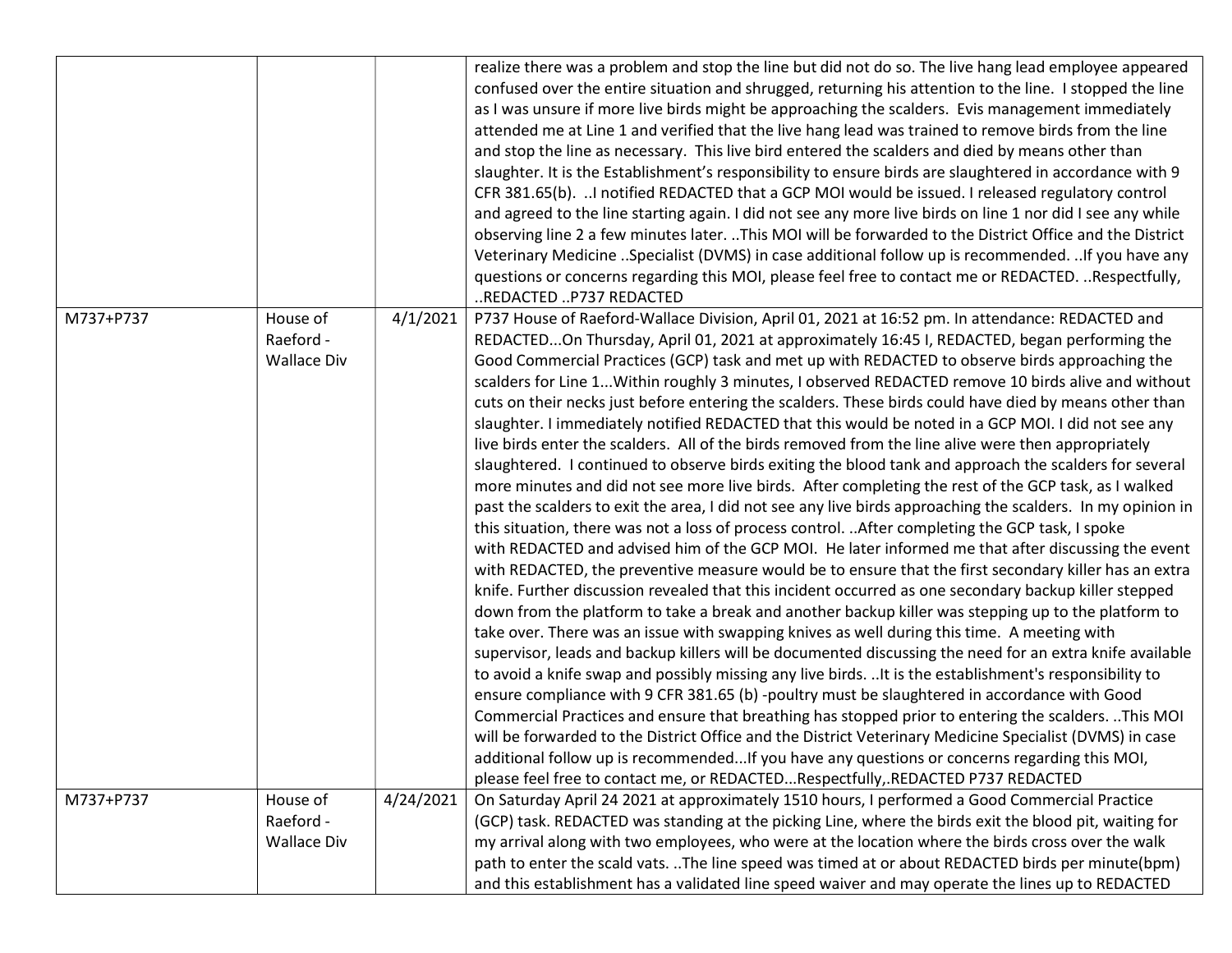|      |                              |          | bpm). About 1 minute into this check, I observed a bird still alive without any cuts to its neck and<br>hanging by one leg, crossing over the drip pans that are extended over the walkway and about to enter<br>the scald vats alive. The bird was alive, still breathing and moved its head as to trying to right itself.<br>REDACTED was present and immediately removed the bird from the line to prevent the bird from dying<br>by means other than an approved slaughter method. Immediately after observing REDACTED removed<br>the live bird, another bird appeared hanging by one leg and still breathing. This bird was also removed<br>along with a third bird that was hanging by one leg, but after removing it, it was determined that, that<br>bird had properly been cut and was not alive. However, before I complete my observations, yet<br>another bird was presented hanging by one leg, and still alive. I was able to determine that these birds<br>were alive by the earlier mention method of, observing the birds still breathing, trying to right<br>themselves and after removing from the line, that their eyes were open and blinking.  Prior to<br>performing this GCP task, I observed the birds in the red condemned barrel located at the rehang table,<br>which I found only birds that were discarded for Septicemia. There was no evidence that indicated<br>where birds were DOA or slaughtered by unacceptable methods.  I then notified REDACTED that this<br>incident would be documented in a GCP MOI. After the live birds were removed, I continued to<br>monitor the line for approximately one more minute, without any other issues of birds not being<br>properly stunned, or improper cuts being made. A similar incident was documented on MOI#<br>DHA3716045102G dated 04/02/2021.  Respectfully,  REDACTED                   |
|------|------------------------------|----------|----------------------------------------------------------------------------------------------------------------------------------------------------------------------------------------------------------------------------------------------------------------------------------------------------------------------------------------------------------------------------------------------------------------------------------------------------------------------------------------------------------------------------------------------------------------------------------------------------------------------------------------------------------------------------------------------------------------------------------------------------------------------------------------------------------------------------------------------------------------------------------------------------------------------------------------------------------------------------------------------------------------------------------------------------------------------------------------------------------------------------------------------------------------------------------------------------------------------------------------------------------------------------------------------------------------------------------------------------------------------------------------------------------------------------------------------------------------------------------------------------------------------------------------------------------------------------------------------------------------------------------------------------------------------------------------------------------------------------------------------------------------------------------------------------------------------------------------------------------------------------------|
| P510 | House Of<br>Raeford<br>Farms | 6/4/2021 | REDACTED, P-510 House of Raeford Rose Hill, NC 28458 REDACTED At approximately 0823hrs<br>while performing the Good Commercial Practices Verification task, I observed a live bird about to enter<br>the scalder. The bird at the time of my observation had normal rhythmic breathing, eyes open and<br>blinking with the head elevated. REDACTED, who was present during my observation immediately<br>removed the bird from the line before it could enter the scalder. After the bird was removed from the<br>line, it was observed that there was no cut on the neck which would not have allowed the bird to bleed<br>out properly. REDACTED gave the bird to REDACTED, who placed the bird back onto the kill line to<br>allow it to go back through the stunner and the kill blade to allow proper bleeding. REDACTED stated<br>that he would replace the backup cutter with a more experience employee. In addition he stated that<br>he would continue to work with the new backup cutter and remind him to pay attention to birds that<br>have failed to be cut by the kill blade. I discussed my finding with REDACTED and REDACTED, notifying<br>them of the MOI and the establishment's failure to comply with 9 CFR 381.65 (b) which states: Poultry<br>must be slaughtered in accordance with good commercial practices in a manner that will result in<br>thorough bleeding of the carcasses and ensure that breathing has stopped prior to scalding. REDACTED,<br>was also notified my findings. There was a similar occurrence documented on 06/02/2021 on MOI<br>RHB4803063002G. REDACTED this MOI will be forwarded to the District Veterinary Medical<br>Specialist (DVMS) in case additional follow-up is recommended.  If you have any questions or<br>concerns regarding the above, please contact REDACTED or REDACTED. Respectfully, REDACTED<br>P510 |
| P510 | House Of<br>Raeford<br>Farms | 7/8/2021 | At 0837 hours while conducting part of the Good Commercial Practice Verification Task in the cage<br>loading area of the live receiving department, I observed a live bird in DOA bin. The bird was sitting on<br>top of other birds in the DOA bin. It was alert, breathing, and looking around. It did not have                                                                                                                                                                                                                                                                                                                                                                                                                                                                                                                                                                                                                                                                                                                                                                                                                                                                                                                                                                                                                                                                                                                                                                                                                                                                                                                                                                                                                                                                                                                                                                |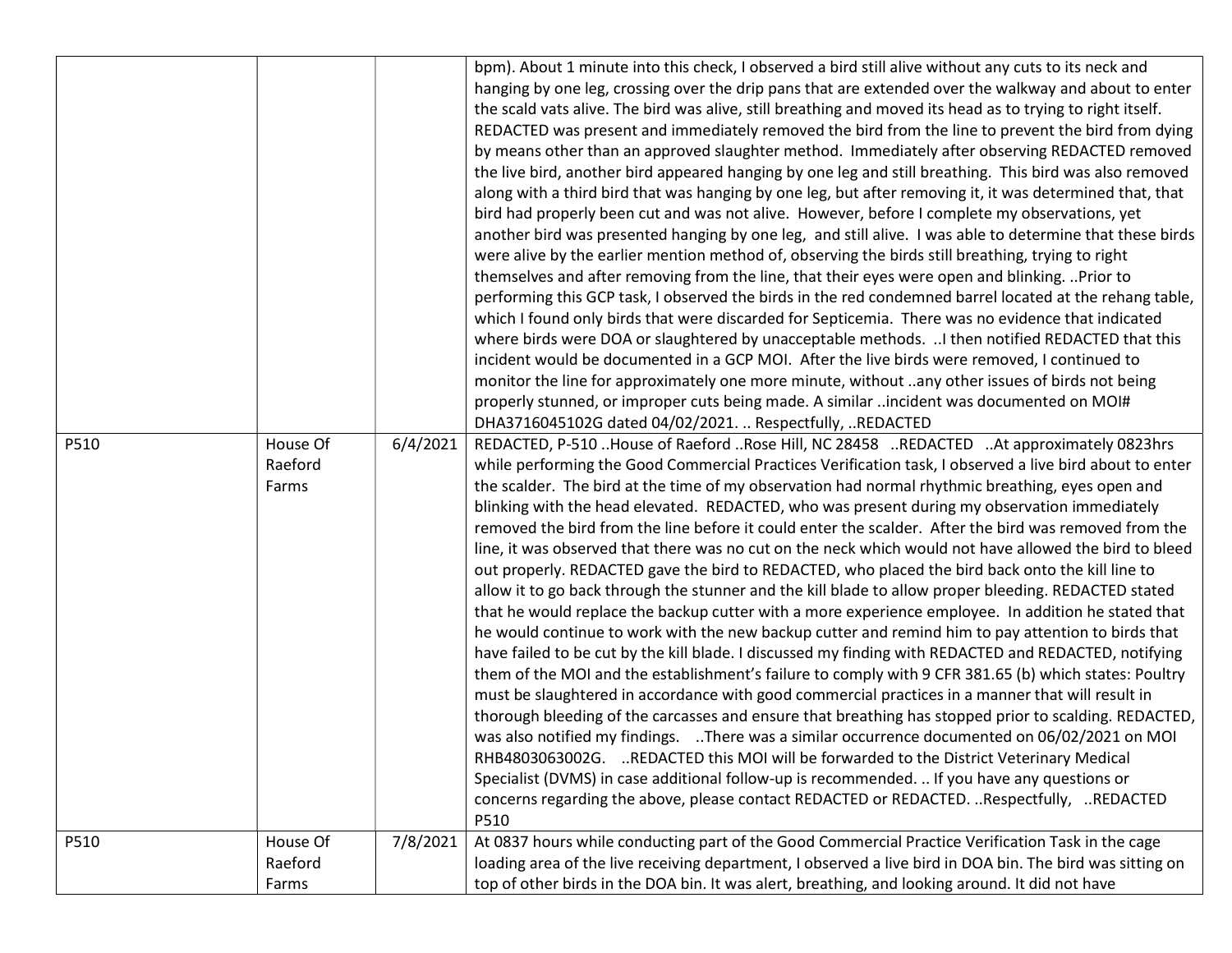|      |                              |           | denaturant on it and there was no visible cut on its neck. I showed the bird to the Live Receiving<br>Supervisor, REDACTED, and discussed the concern. I also discussed the concern with 1st REDACTED,<br>REDACTED. When a live bird is in the DOA bin there is a potential for it to be covered up by cadavers<br>placed in the bin. This can result in death of the bird by suffocation and is not an acceptable form of<br>slaughter. The bird was retrieved from the DOA bin and taken to the live hang area. REDACTED.<br>REDACTED discussed the issue with the employee who had been working with the DOA bin. He also<br>reported they would be monitoring the bin more closely throughout the remainder of the shift. The<br>issue was also discussed with the REDACTED, REDACTED. A copy of this MOI will be forwarded to<br>REDACTED. REDACTED, the REDACTED.                                                                                                                                                                                                                                                                                                                                                                                                                                                                                                                                                                                                                                                                                                                                                                                                           |
|------|------------------------------|-----------|-----------------------------------------------------------------------------------------------------------------------------------------------------------------------------------------------------------------------------------------------------------------------------------------------------------------------------------------------------------------------------------------------------------------------------------------------------------------------------------------------------------------------------------------------------------------------------------------------------------------------------------------------------------------------------------------------------------------------------------------------------------------------------------------------------------------------------------------------------------------------------------------------------------------------------------------------------------------------------------------------------------------------------------------------------------------------------------------------------------------------------------------------------------------------------------------------------------------------------------------------------------------------------------------------------------------------------------------------------------------------------------------------------------------------------------------------------------------------------------------------------------------------------------------------------------------------------------------------------------------------------------------------------------------------------------|
| P510 | House Of<br>Raeford<br>Farms | 7/27/2021 | At approximately 02:07hrs while performing the Good Commercial Practices Verification task, I<br>REDACTED observed a live bird about to enter the scalder. The bird at the time of my observation had<br>normal rhythmic breathing, wings flapping, eyes open and blinking with the head elevated. REDACTED.<br>REDACTED, REDACTED was present during my observation and immediately stopped the line after the<br>bird exited the brush cabinet but before it could enter the scalder and removed the bird from the line.<br>After the bird was removed from the line, it was observed that there was a cut on the neck, but it was<br>not effective to render the bird unconscious and to bleed out properly before it would have entered<br>the scalder. The bird was placed back onto the kill line to allow it to go back through the stunner and<br>the kill blade to allow proper bleeding. REDACTED. REDACTED, REDACTED stated that he instructed the<br>backup cutters to cut deeper that they were making shallow cut. I discussed my finding with REDACTED<br>3rd Shift REDACTED. I recommended that REDACTED. REDACTED review Federal Register Notice Vol.<br>70, No. 187, published September 2005 [Docket No. 04-037N] for FSIS recommendations concerning<br>treatment of live poultry before slaughter and provided him a copy of this document. I notified<br>REDACTED. REDACTED that this MOI will be forwarded to the District Office and the REDACTED<br>(REDACTED) in case additional follow-up is recommended.                                                                                                                                              |
| P510 | House Of<br>Raeford<br>Farms | 7/28/2021 | On 07/28/2021 at 0558 hours I, REDACTED, REDACTED, REDACTED was conducting a Good Commercial<br>Practices Verification task in the kill/picking area behind the evisceration department, when I observed<br>a bird with its head elevated that was about to enter the scalder. I was accompanied by REDACTED.<br>REDACTED, REDACTEDS, and REDACTED. REDACTED, REDACTED, who were present for their Good<br>Commercial Practices Verification visit. The line was stopped and Floor Man, REDACTED removed the<br>bird from the line. Upon further exam the bird had rhythmic breathing, was blinking, and was looking<br>around. The bird had a cut on its neck, but it was not effective enough to render the bird unconscious<br>and allow thorough bleeding out before it would have entered the scalder. REDACTED. REDACTED and<br>REDACTED. REDACTED had also observed the bird and confirmed the findings. I discussed the findings<br>with REDACTED. Per 9 CFR 381.65(b), poultry must be slaughtered in accordance with good commercial<br>practices in a manner that will result in thorough bleeding of the carcasses and ensure that breathing<br>has stopped prior to entering the scalder. The bird was returned to the live hang area and placed on<br>the receiving line. This issue was also discussed with First REDACTED, REDACTED. REDACTED.<br>REDACTED positioned an employee to monitor the birds on the line as they exited the blood tunnel,<br>and he also discussed the issue with the back-up cutter. I saw no further issues while monitoring the<br>birds on the line before they entered the scalder. The last occurrence of a similar issue at this |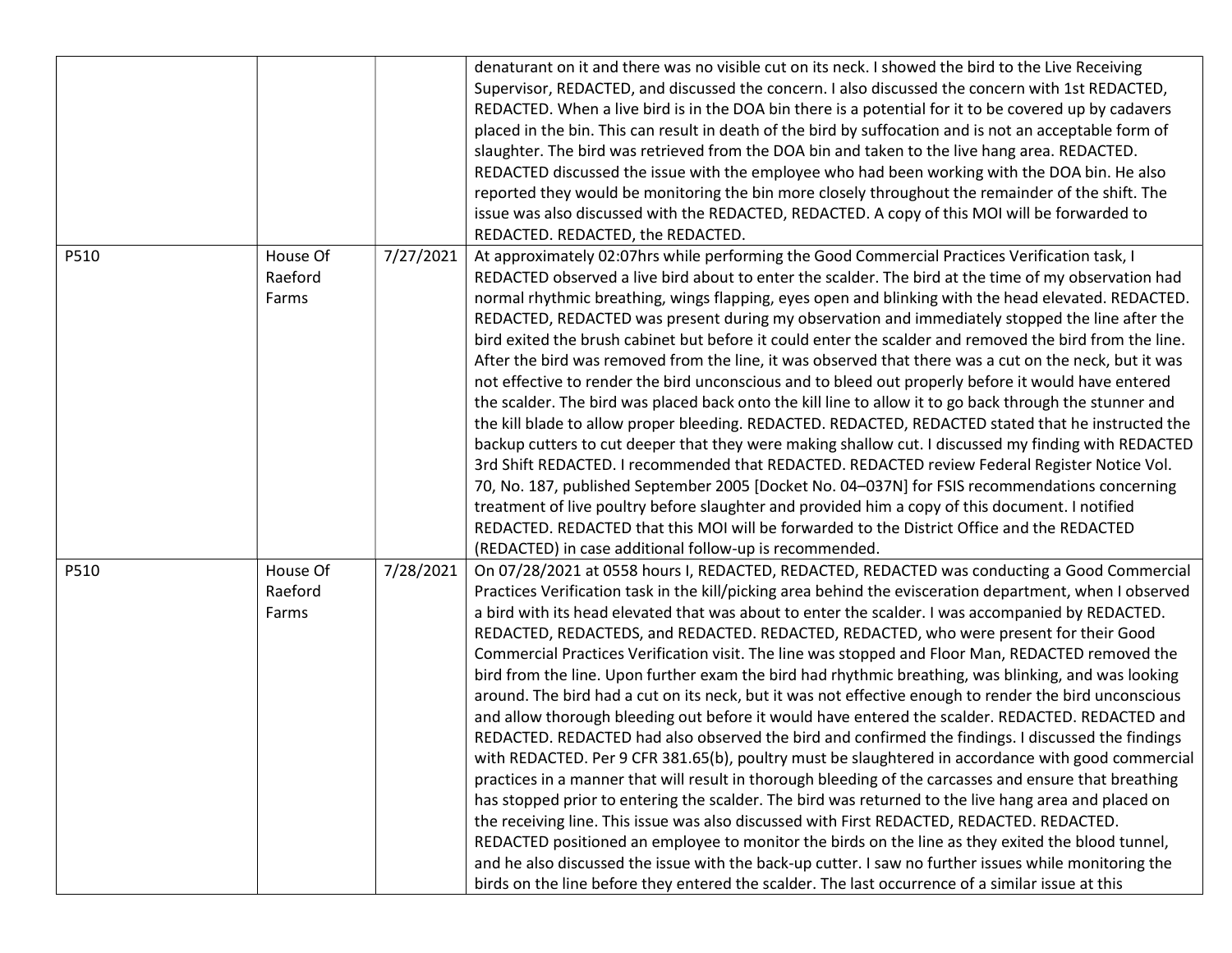|      |                  |           | establishment happened during nightshift on 07/28/2021 at approximately 0207 hours and was                                                                                                                     |
|------|------------------|-----------|----------------------------------------------------------------------------------------------------------------------------------------------------------------------------------------------------------------|
|      |                  |           | documented on MOI/RHB4902074328I. A copy of this MOI will be forwarded to the REDACTED                                                                                                                         |
|      |                  |           | (REDACTEDS), REDACTED, REDACTED, and to the circuit REDACTED, REDACTED. If you have any                                                                                                                        |
|      |                  |           | questions you can contact me or the REDACTED, REDACTED. Respectfully, REDACTED, REDACTED                                                                                                                       |
| P510 | House Of         | 8/3/2021  | At approximately 02:29hrs during the 3rd shift while performing the Good Commercial Practices                                                                                                                  |
|      | Raeford          |           | Verification task, I REDACTED observed a live bird about to enter the scalder. The bird at the time of my                                                                                                      |
|      | Farms            |           | observation had normal rhythmic breathing, eyes open and blinking and its head was elevated.                                                                                                                   |
|      |                  |           | REDACTED. REDACTED, REDACTED was present during my observation and immediately removed the                                                                                                                     |
|      |                  |           | bird from the line after the bird exited the brush cabinet but before it could enter the scalder. After the                                                                                                    |
|      |                  |           | bird was removed from the line, it was observed that there was NO cut on the neck, its eyes were open                                                                                                          |
|      |                  |           | with normal functions, had normal rhythmic breathing and if it was not for the performance of this GCP                                                                                                         |
|      |                  |           | the bird would have entered the scalder conscious and breathing. REDACTED. REDACTED took the bird                                                                                                              |
|      |                  |           | and placed it back onto the kill line to allow it to go back through the stunner and the kill blade to allow                                                                                                   |
|      |                  |           | proper bleeding. REDACTED. REDACTED, REDACTED stated that he was switching out the employee                                                                                                                    |
|      |                  |           | backing up the kill blade. I discussed my finding with REDACTED 3rd Shift REDACTED. I recommended                                                                                                              |
|      |                  |           | that REDACTED. REDACTED review Federal Register Notice Vol. 70, No. 187, published September 2005                                                                                                              |
|      |                  |           | [Docket No. 04-037N] for FSIS recommendations concerning treatment of live poultry before slaughter                                                                                                            |
|      |                  |           | and provided him a copy of this document. I notified REDACTED. REDACTED that this MOI will be                                                                                                                  |
|      |                  |           | forwarded to the District Office and the REDACTED (REDACTED) in case additional follow-up is                                                                                                                   |
|      |                  |           | recommended.                                                                                                                                                                                                   |
|      |                  |           |                                                                                                                                                                                                                |
| P510 | House Of         | 8/9/2021  | At approximately 0531hrs while performing the Good Commercial Practices Verification task, before                                                                                                              |
|      | Raeford          |           | the brush cabinet but before the scald vat I observed a small size live bird entering the brush about to                                                                                                       |
|      | Farms            |           | enter the scalder. The small bird at the time of my observation had its eyes open and blinking with the                                                                                                        |
|      |                  |           | head elevated. REDACTED. REDACTED, REDACTED, who was present during my observation                                                                                                                             |
|      |                  |           | immediately stopped the line and removed the small bird from the line after the brush cabinet but                                                                                                              |
|      |                  |           | before it could enter the scalder. After the bird was removed from the line, it was observed that there                                                                                                        |
|      |                  |           | was an ineffective cut on the neck which would not have allowed the bird to bleed out properly before                                                                                                          |
|      |                  |           | it entered the scald vat. REDACTED. REDACTED placed the bird back onto the kill line to allow it to go                                                                                                         |
|      |                  |           | back through the stunner and the kill blade to allow proper bleeding. REDACTED. REDACTED stated that                                                                                                           |
|      |                  |           | REDACTED. REDACTED stated that he would change out the employee backing up the kill blade. I                                                                                                                   |
|      |                  |           | discussed my finding with REDACTED 3rd Shift REDACTED. I recommended that REDACTED. REDACTED                                                                                                                   |
|      |                  |           | review Federal Register Notice Vol. 70, No. 187, published September 2005 [Docket No. 04-037N] for                                                                                                             |
|      |                  |           | FSIS recommendations concerning treatment of live poultry before slaughter and provided him a copy                                                                                                             |
|      |                  |           | of this document. I notified REDACTED. REDACTED that this MOI will be forwarded to the District Office                                                                                                         |
|      |                  |           | and the REDACTED (REDACTED) in case additional follow-up is recommended. Please be advised of MOI                                                                                                              |
|      |                  |           | RHB0002081004G written on 8/4/2021 a preventive given of switching out the employee backing up                                                                                                                 |
|      |                  |           | the kill blade.                                                                                                                                                                                                |
| P510 | House Of         | 8/12/2021 | At approximately 06511hrs on August 12, 2021 while performing the Good Commercial Practices                                                                                                                    |
|      | Raeford<br>Farms |           | Verification task, before the brush cabinet but before the scald vat I observed a small size live bird<br>headed to the brush cabinet about to enter the scalder. The small bird at the time of my observation |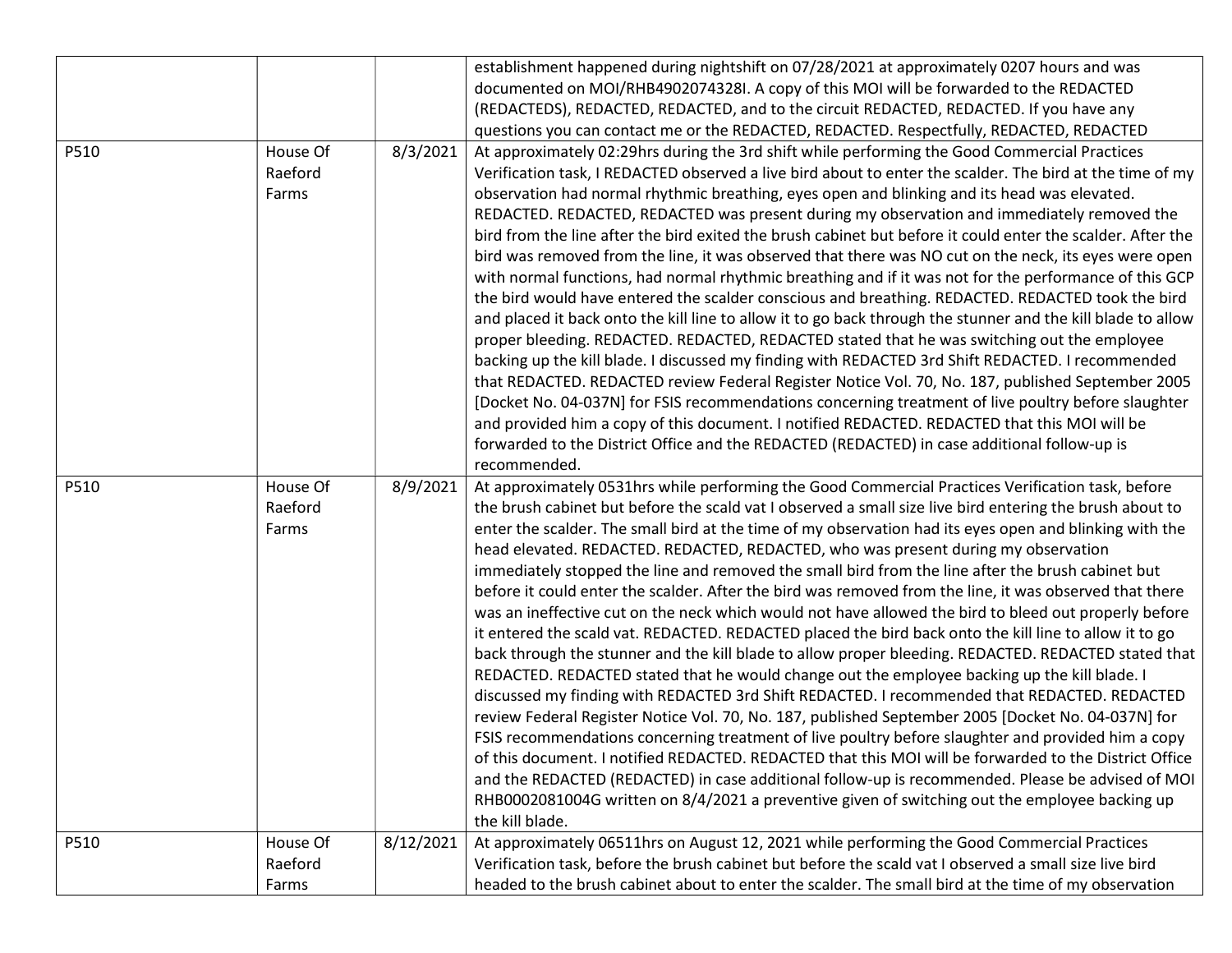|      |                              |           | had its eyes open and blinking with the head elevated as to have it tucked under its chest. REDACTED.<br>REDACTED, REDACTED and REDACTED, REDACTED were present during my observation. REDACTED.<br>REDACTED removed the live bird before it entered the brush cabinet. After the bird was removed from<br>the line, it was observed that the bird's eyes were blinking with rhythmic breathing and its head still<br>tucked under its chest. There was an ineffective cut on the neck which would not have allowed the bird<br>to bleed out properly before it entered the scald vat. REDACTED. REDACTED placed the bird back onto<br>the kill line to allow it to go back through the stunner and the kill blade to allow proper bleeding.<br>REDACTED. REDACTED stated that he would adjust the height of the stunner to account for the smaller<br>birds. I discussed my finding with REDACTED Manager. I recommend that REDACTED. REDACTED review<br>Federal Register Notice Vol. 70, No. 187, published September 2005 [Docket No. 04-037N] for FSIS<br>recommendations concerning treatment of live poultry before slaughter and provided him a copy of<br>this document. I notified REDACTED. REDACTED that this MOI will be forwarded to the District Office<br>and the REDACTED (REDACTED) in case additional follow-up is recommended. Please be advised of MOI<br>REDACTED written on 8/9/2021 a preventive given of switching out the employee backing up the kill<br>blade.                                                                                                                                                                                                                                                                                                                                                                                                                                                                                                                                                                                                                                                                                                                                                                                                                                                                                                                                     |
|------|------------------------------|-----------|-------------------------------------------------------------------------------------------------------------------------------------------------------------------------------------------------------------------------------------------------------------------------------------------------------------------------------------------------------------------------------------------------------------------------------------------------------------------------------------------------------------------------------------------------------------------------------------------------------------------------------------------------------------------------------------------------------------------------------------------------------------------------------------------------------------------------------------------------------------------------------------------------------------------------------------------------------------------------------------------------------------------------------------------------------------------------------------------------------------------------------------------------------------------------------------------------------------------------------------------------------------------------------------------------------------------------------------------------------------------------------------------------------------------------------------------------------------------------------------------------------------------------------------------------------------------------------------------------------------------------------------------------------------------------------------------------------------------------------------------------------------------------------------------------------------------------------------------------------------------------------------------------------------------------------------------------------------------------------------------------------------------------------------------------------------------------------------------------------------------------------------------------------------------------------------------------------------------------------------------------------------------------------------------------------------------------------------------------------------------------------------------------------------------------------|
| P510 | House Of<br>Raeford<br>Farms | 8/16/2021 | REDACTED. REDACTED, REDACTED, P-510 House of Raeford Rose Hill, NC 28458 REDACTED. REDACTED<br>At approximately 1300 hours, while performing the Good Commercial Practices Verification task, I<br>observed a live bird about to enter the scalder. The bird at the time of my observation had normal<br>rhythmic breathing, eyes open and blinking with the head elevated. REDACTED. REDACTED, REDACTED,<br>who was present during my observation immediately removed the bird from the line before it could<br>enter the scalder. After the bird was removed from the line, it was observed that the skin was cut with<br>a small cut on the neck which would not have allowed the bird to bleed out properly. REDACTED.<br>REDACTED gave the bird to REDACTED. REDACTED, REDACTED who took the bird back to live hang to<br>show it to the backup cutter. REDACTED. REDACTED placed the bird back onto the kill line to allow it to<br>go back through the stunner and the kill blade to allow proper bleeding. REDACTED. REDACTED stated<br>that he would have maintenance change out the kill blade and instructed the backup cutter to pay<br>more attention to all birds going through. I discussed my finding with REDACTED. REDACTED and<br>REDACTED. REDACTED, notifying them of the MOI and the establishment's failure to comply with 9 CFR<br>381.65 (b) which states: Poultry must be slaughtered in accordance with good commercial practices in<br>a manner that will result in thorough bleeding of the carcasses and ensure that breathing has stopped<br>prior to scalding. REDACTED. REDACTED, REDACTED, was also notified my findings. I also discussed my<br>finding with REDACTED Manager. I recommended that REDACTED. REDACTED review Federal Register<br>Notice Vol. 70, No. 187, published September 2005 [Docket No. 04-037N] for FSIS recommendations<br>concerning treatment of live poultry before slaughter and provided him a copy of this document. I<br>notified REDACTED. REDACTED that this MOI will be forwarded to the District Office and the REDACTED<br>(REDACTED) in case additional follow-up is recommended. There was a similar occurrence documented<br>on 8/12/21 on MOI RHB3806083312G. If you have any questions or concerns regarding the above,<br>please contact REDACTED. REDACTED, REDACTED, or REDACTED. REDACTED, REDACTED. Respectfully,<br>REDACTED, REDACTED P510 |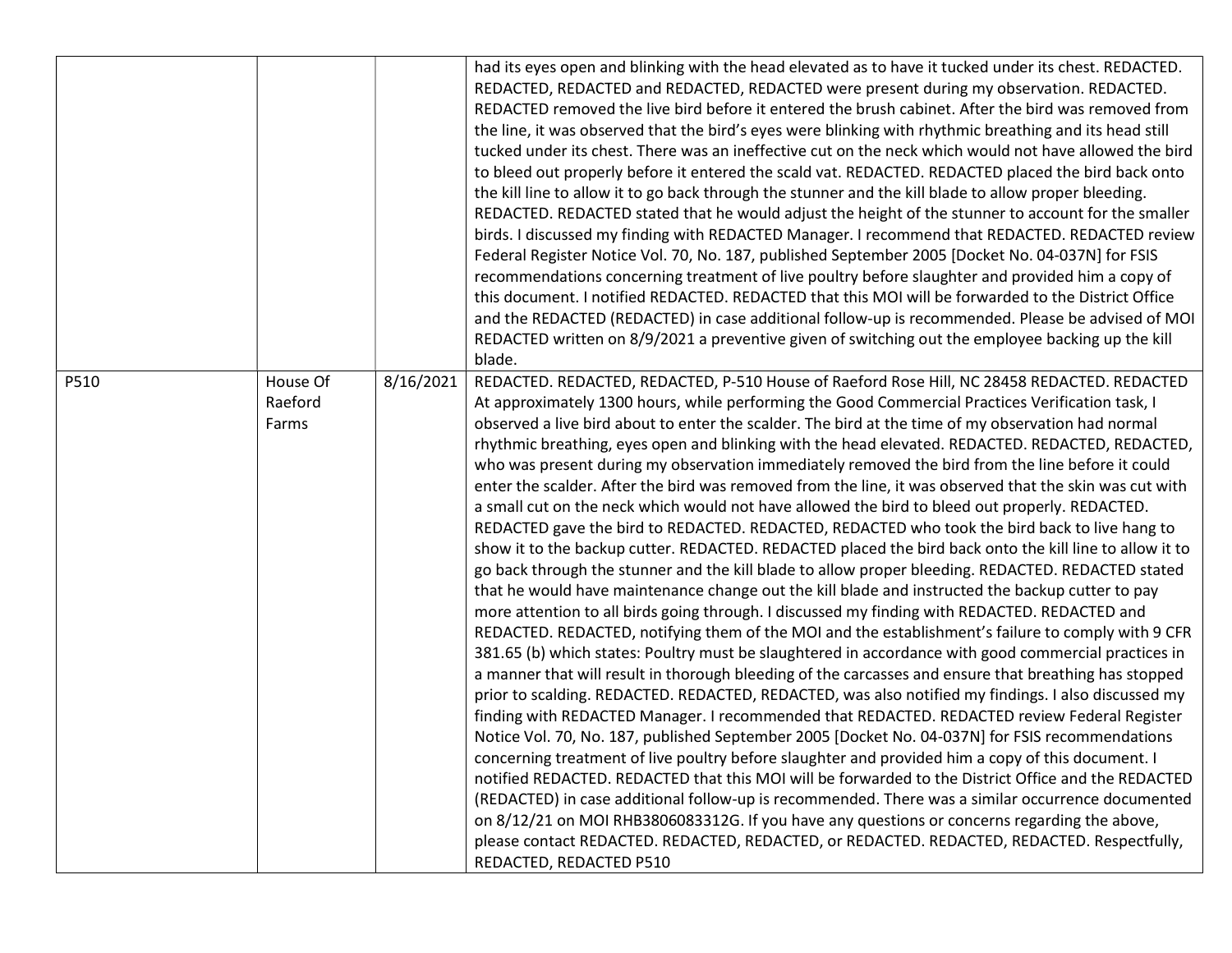| P510 | House Of | 8/16/2021 | At approximately 02:06hrs on August 17, 2021 during the 3rd shift while performing the Good                  |
|------|----------|-----------|--------------------------------------------------------------------------------------------------------------|
|      | Raeford  |           | Commercial Practices Verification task, I REDACTED observed a live bird about to enter the scalder. The      |
|      | Farms    |           | bird at the time of my observation had its head elevated and tucked up to its chest and its eyes open        |
|      |          |           | and blinking. REDACTED. REDACTED, REDACTED was present during my observation and immediately                 |
|      |          |           | removed the bird from the line before the bird entered the brush cabinet but before it could enter the       |
|      |          |           | scalder. After the bird was removed from the line, it was observed that the skin was cut but no cut of       |
|      |          |           | the neck muscle therefore the cut was an ineffective on the neck, its eyes were open with normal             |
|      |          |           | functions, had normal rhythmic breathing and if it was not for the performance of this GCP the bird          |
|      |          |           | would have entered the scalder conscious and breathing. REDACTED. REDACTED took the bird and                 |
|      |          |           | placed it back onto the kill line to allow it to go back through the stunner and the kill blade to allow     |
|      |          |           | proper bleeding. I then notified REDACTED. REDACTED, 3rd Shift REDACTED and REDACTED. REDACTED,              |
|      |          |           | REDACTED. REDACTED. REDACTED stated that he would counsel the backup cutters. I discussed my                 |
|      |          |           | finding with REDACTED 3rd Shift REDACTED. I recommended that REDACTED. REDACTED review                       |
|      |          |           | Federal Register Notice Vol. 70, No. 187, published September 2005 [Docket No. 04-037N] for FSIS             |
|      |          |           | recommendations concerning treatment of live poultry before slaughter and provided him a copy of             |
|      |          |           | this document. I notified REDACTED. REDACTED that this MOI will be forwarded to the District Office          |
|      |          |           | and the REDACTED (REDACTED) in case additional follow-up is recommended. Please be advised of                |
|      |          |           | REDACTED written on August 16, 2021 for a similar GCP issues and a preventive given of; have                 |
|      |          |           | maintenance change out the kill blade and instructed the backup cutter to pay more attention to all          |
|      |          |           | birds going through.                                                                                         |
| P510 | House Of | 8/22/2021 | At approximately 03:25 hrs on August 22, 2021 during the 3rd shift while performing the Good                 |
|      | Raeford  |           | Commercial Practices Verification task, I REDACTED observed a live bird about to enter the scalder. The      |
|      | Farms    |           | bird at the time of my observation had its head elevated and its eyes open and blinking. REDACTED.           |
|      |          |           | REDACTED, REDACTED was present during my observation and immediately removed the bird from the               |
|      |          |           | line after the brush cabinet but before the bird entered the scalder. After the bird was removed from        |
|      |          |           | the line, it was observed that the skin was cut but was an ineffective cut on the neck, its eyes were        |
|      |          |           | open with normal functions, had normal rhythmic breathing and if it was not for the performance of           |
|      |          |           | this GCP the bird would have entered the scalder conscious and breathing. REDACTED. REDACTED took            |
|      |          |           | the bird and placed it back onto the kill line to allow it to go back through the stunner and the kill blade |
|      |          |           | to allow proper bleeding. I then notified REDACTED. REDACTED, 3rd Shift REDACTED and REDACTED.               |
|      |          |           | REDACTED, REDACTED. REDACTED. REDACTED stated that the gap for the kill blade was incorrect and              |
|      |          |           | he adjusted it. I discussed my finding with REDACTED 3rd Shift REDACTED. I recommended that                  |
|      |          |           | REDACTED. REDACTED review Federal Register Notice Vol. 70, No. 187, published September 2005                 |
|      |          |           | [Docket No. 04-037N] for FSIS recommendations concerning treatment of live poultry before slaughter          |
|      |          |           | and provided him a copy of this document. I notified REDACTED. REDACTED that this MOI will be                |
|      |          |           | forwarded to the District Office and the REDACTED (REDACTED) in case additional follow-up is                 |
|      |          |           | recommended. Please be advised of MOI RHB4801085717G written on August 17, 2021 for a similar                |
|      |          |           |                                                                                                              |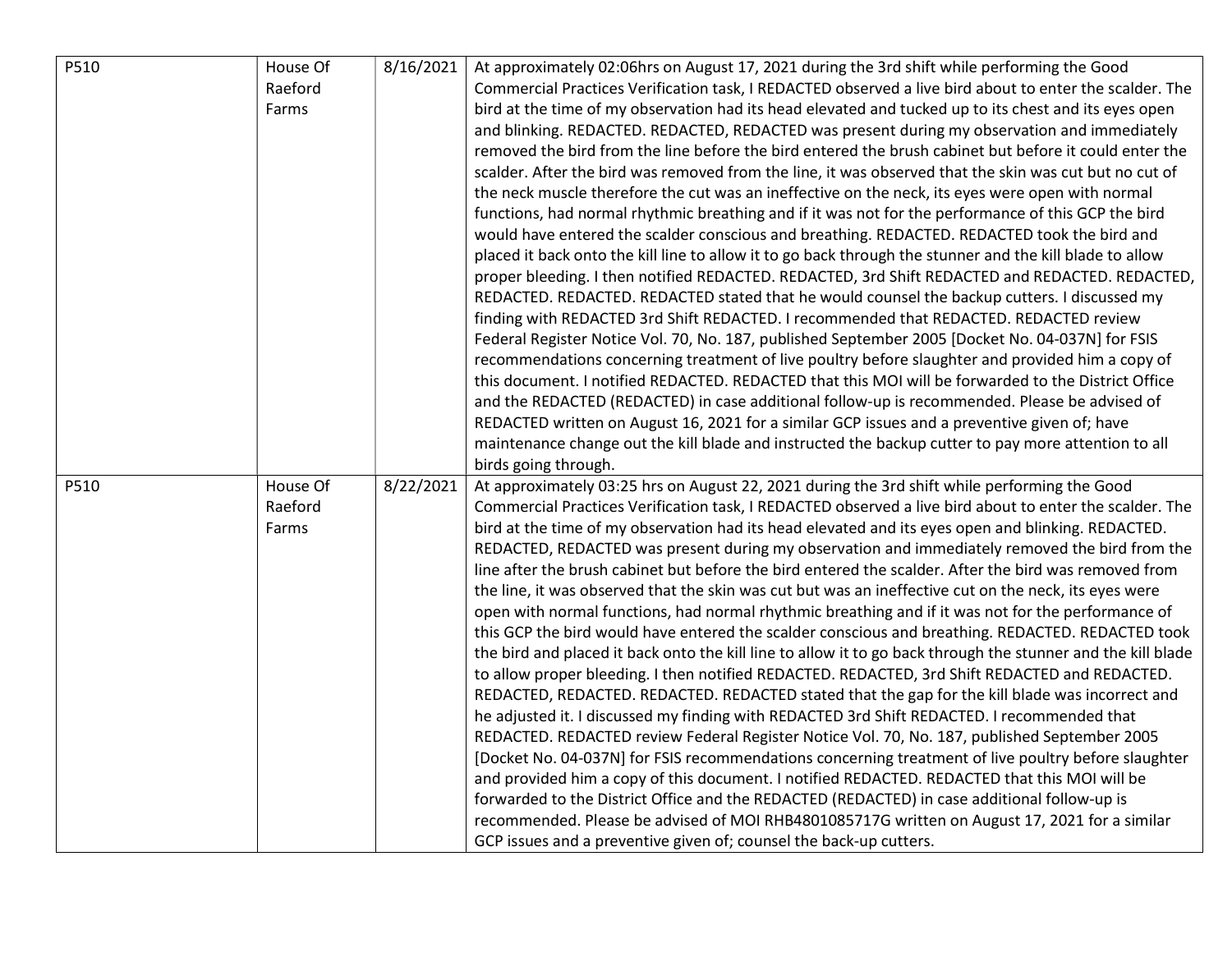| P510 | House Of | 9/23/2021 | At approximately 05:35 hrs on September 23, 2021 while performing a routine Good Commercial                 |
|------|----------|-----------|-------------------------------------------------------------------------------------------------------------|
|      | Raeford  |           | Practices Verification task, before the brush cabinet but before the scald vat I observed a small size live |
|      | Farms    |           | bird headed to the brush cabinet about to enter the scalder. The small bird at the time of my               |
|      |          |           | observation had its eyes open and blinking with the head elevated as to have it tucked under its chest.     |
|      |          |           | REDACTED. REDACTED, REDACTED and REDACTED, REDACTED were present during my observation.                     |
|      |          |           | REDACTED. REDACTED removed the live bird after the brush cabinet but before it entered the scald vat.       |
|      |          |           | After the bird was removed from the line, it was observed that the birds eyes were blinking with            |
|      |          |           | rhythmic breathing and its head still tucked under its chest. There was an ineffective cut on the neck      |
|      |          |           | muscle which would not have allowed the bird to bleed out properly before it entered the scald vat.         |
|      |          |           | REDACTED. REDACTED placed the bird back onto the kill line to allow it to go back through the stunner       |
|      |          |           | and the kill blade to allow proper bleeding. REDACTED. REDACTED stated that the kill blade was              |
|      |          |           | replaced and adjusted. I discussed my finding with REDACTED 3rd Shift REDACTED. I recommend that            |
|      |          |           | REDACTED. REDACTED review Federal Register Notice Vol. 70, No. 187, published September 2005                |
|      |          |           | [Docket No. 04-037N] for FSIS recommendations concerning treatment of live poultry before slaughter         |
|      |          |           | and provided him a copy of this document. I notified REDACTED. REDACTED that this MOI will be               |
|      |          |           | forwarded to the District Office and the REDACTED (REDACTED) in case additional follow-up is                |
|      |          |           | recommended. Please be advised of MOI RHB5202084623I written on 8/23/2021 for a similar GCP                 |
|      |          |           | issue, and a preventive measure given was the kill blade height was incorrect and it was adjusted.          |
| P510 | House Of | 9/23/2021 | At approximately 20:27hrs on September 23, 2021 while performing a routine Good Commercial                  |
|      | Raeford  |           | Practices Verification task, before the brush cabinet but before the scald vat I observed a small size live |
|      | Farms    |           | bird headed to the brush cabinet about to enter the scalder. The small bird at the time of my               |
|      |          |           | observation had its eyes open and blinking with the head elevated as to have it tucked under its chest      |
|      |          |           | and after it went through the brush cabinet, it was flapping its wings. REDACTED. REDACTED,                 |
|      |          |           | REDACTED was present during my observation. REDACTED. REDACTED removed the live bird after the              |
|      |          |           | brush cabinet but before it entered the scald vat. After the bird was removed from the line, it was         |
|      |          |           | observed that the bird's eyes were blinking with rhythmic breathing and it was flapping its wings as to     |
|      |          |           | try and right itself. REDACTED. REDACTED placed the bird back onto the kill line to allow it to go back     |
|      |          |           | through the stunner and the kill blade to allow proper bleeding. REDACTED. REDACTED stated that he          |
|      |          |           | talked to the backups to the kill blade and told them to pay better attention to the birds and had them     |
|      |          |           | use new knives. I notified REDACTED. REDACTED 3rd shift REDACTED of the GCP issue with the live bird.       |
|      |          |           | I recommend that REDACTED. REDACTED review Federal Register Notice Vol. 70, No. 187, published              |
|      |          |           | September 2005 [Docket No. 04-037N] for FSIS recommendations concerning treatment of live poultry           |
|      |          |           | before slaughter and provided him a copy of this document. This MOI will be forwarded to the District       |
|      |          |           | Office and the REDACTED (REDACTED) in case additional follow-up is recommended. This MOI is                 |
|      |          |           | associated with MOI number REDACTED The preventive measure of replace and adjust the kill blade             |
|      |          |           | did not prevent a reoccurrence from happening.                                                              |
| P510 | House Of | 9/29/2021 | At approximately 03:35 hrs on September 30, 2021 during 3rd shift while performing a routine Good           |
|      | Raeford  |           | Commercial Practices Verification task, I REDACTED observed a live bird about to enter the scalder. The     |
|      | Farms    |           | bird at the time of my observation had its head elevated, its eyes open and blinking and was clucking.      |
|      |          |           | REDACTED. REDACTED, REDACTED was present during my observation and immediately removed the                  |